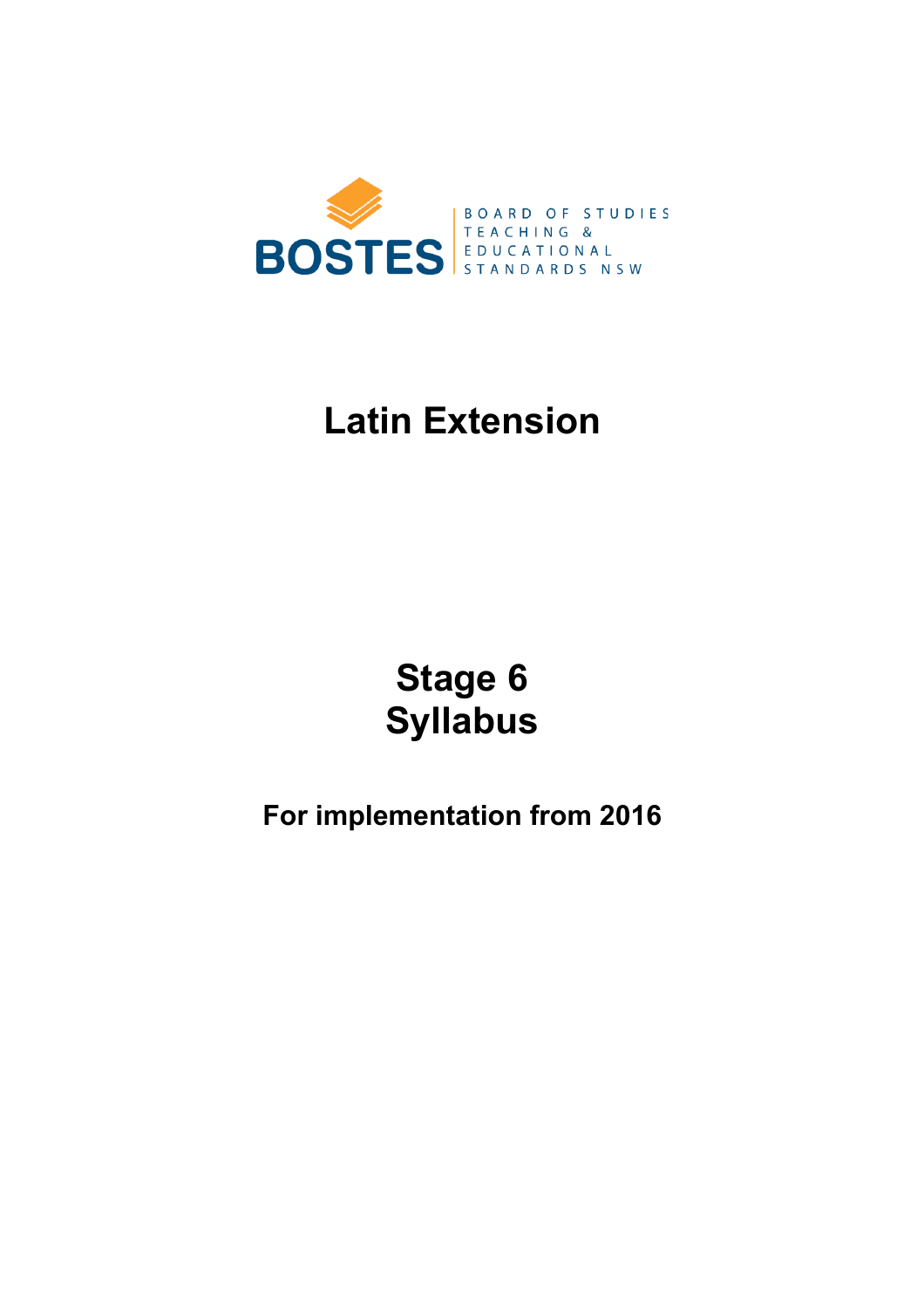### **Original published version updated:**

April 2006 – BoS Job Number 2006203 June 2009 – Assessment and Reporting information updated

### **© 2014 Copyright Board of Studies, Teaching and Educational Standards NSW for and on behalf of the Crown in right of the State of New South Wales.**

This document contains Material prepared by the Board of Studies, Teaching and Educational Standards NSW for and on behalf of the Crown in right of the State of New South Wales. The Material is protected by Crown copyright.

All rights reserved. No part of the Material may be reproduced in Australia or in any other country by any process, electronic or otherwise, in any material form, or transmitted to any other person or stored electronically in any form without the prior written permission of the Board of Studies, Teaching and Educational Standards NSW, except as permitted by the *Copyright Act 1968.*

When you access the Material you agree:

- to use the Material for information purposes only
- to reproduce a single copy for personal bona fide study use only and not to reproduce any major extract or the entire Material without the prior permission of the Board of Studies, Teaching and Educational Standards NSW
- to acknowledge that the Material is provided by the Board of Studies, Teaching and Educational Standards NSW
- to include this copyright notice in any copy made
- not to modify the Material or any part of the Material without the express prior written permission of the Board of Studies, Teaching and Educational Standards NSW.

The Material may contain third-party copyright materials such as photos, diagrams, quotations, cartoons and artworks. These materials are protected by Australian and international copyright laws and may not be reproduced or transmitted in any format without the copyright owner's specific permission. Unauthorised reproduction, transmission or commercial use of such copyright materials may result in prosecution.

The Board of Studies, Teaching and Educational Standards NSW has made all reasonable attempts to locate owners of third-party copyright material and invites anyone from whom permission has not been sought to contact the Copyright Officer.

Phone: (02) 9367 8289 Fax: (02) 9279 1482 Email: mila.buraga@bostes.nsw.edu.au

Published by: Board of Studies, Teaching and Educational Standards NSW GPO Box 5300 Sydney NSW 2001 Australia

www.bostes.nsw.edu.au

ISBN 0 7313 4572 X *20140580*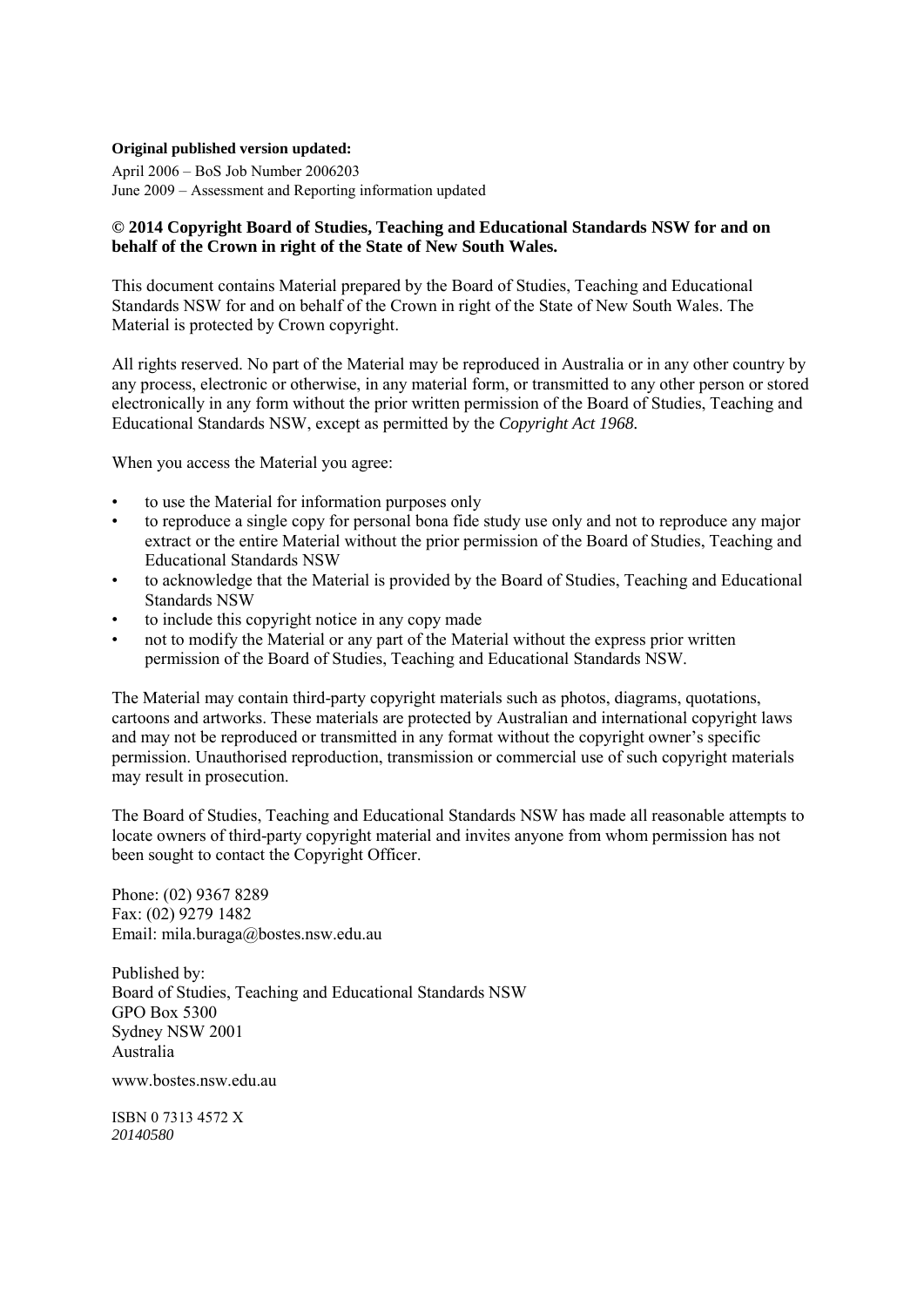## **Contents**

| 1              |     |  |  |  |
|----------------|-----|--|--|--|
| $\overline{2}$ |     |  |  |  |
| 3              |     |  |  |  |
| 4              |     |  |  |  |
| 5              |     |  |  |  |
| 6              |     |  |  |  |
| 7              |     |  |  |  |
|                |     |  |  |  |
| 8              |     |  |  |  |
|                | 8.1 |  |  |  |
|                | 8.2 |  |  |  |
|                | 8.3 |  |  |  |
|                | 8.4 |  |  |  |
|                | 8.5 |  |  |  |
| 9              |     |  |  |  |
| 10             |     |  |  |  |
| 11             |     |  |  |  |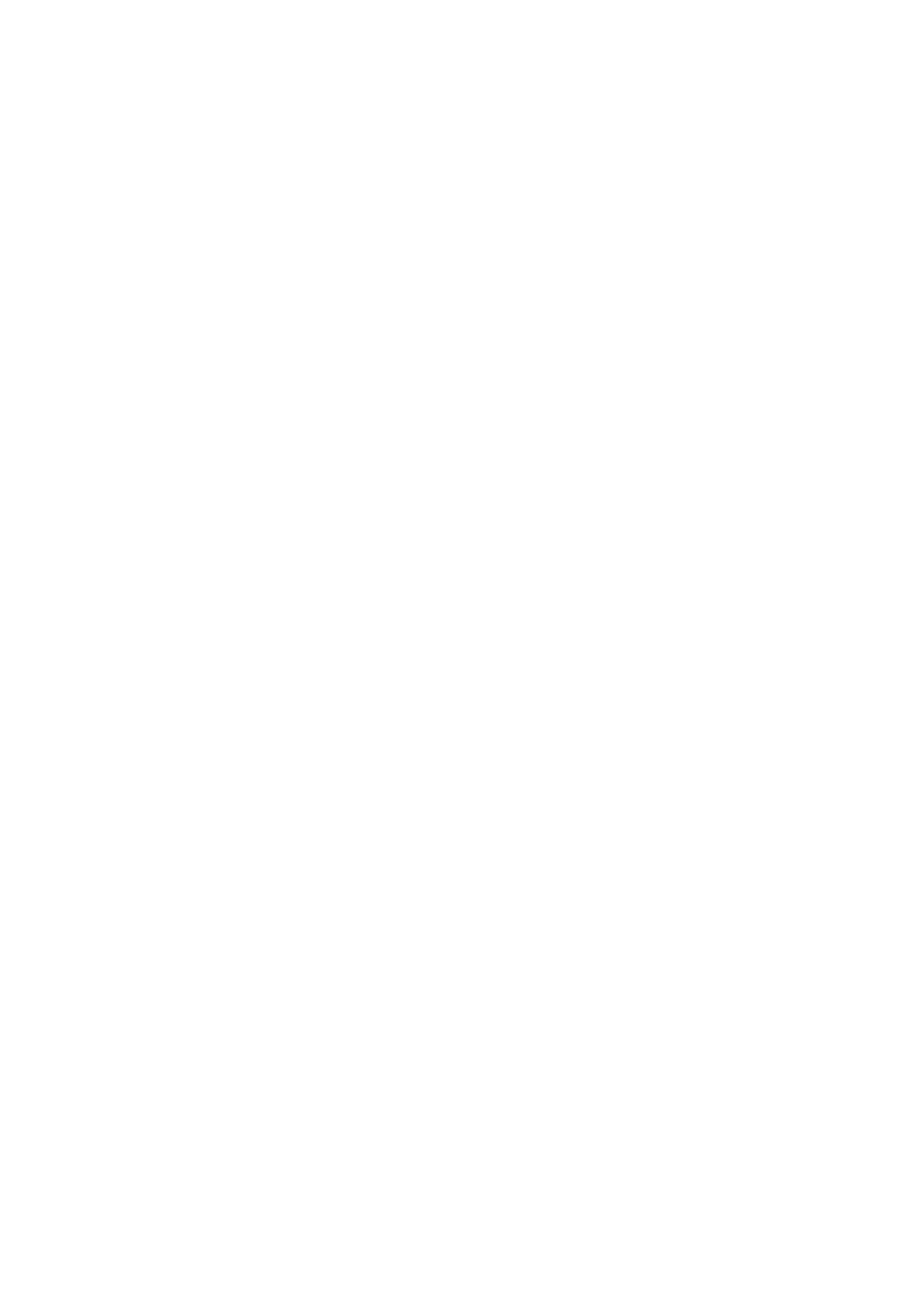#### <span id="page-4-0"></span>**1 The Higher School Certificate Program of Study**

The purpose of the Higher School Certificate program of study is to:

- provide a curriculum structure which encourages students to complete secondary education
- foster the intellectual, social and moral development of students, in particular developing their:
	- knowledge, skills, understanding and attitudes in the fields of study they choose
	- $-$  capacity to manage their own learning
	- desire to continue learning in formal or informal settings after school
	- $-$  capacity to work together with others
	- respect for the cultural diversity of Australian society
- provide a flexible structure within which students can prepare for:
	- $-$  further education and training
	- $-$  employment
	- $-$  full and active participation as citizens
- provide formal assessment and certification of students' achievements
- provide a context within which schools also have the opportunity to foster students' physical and spiritual development.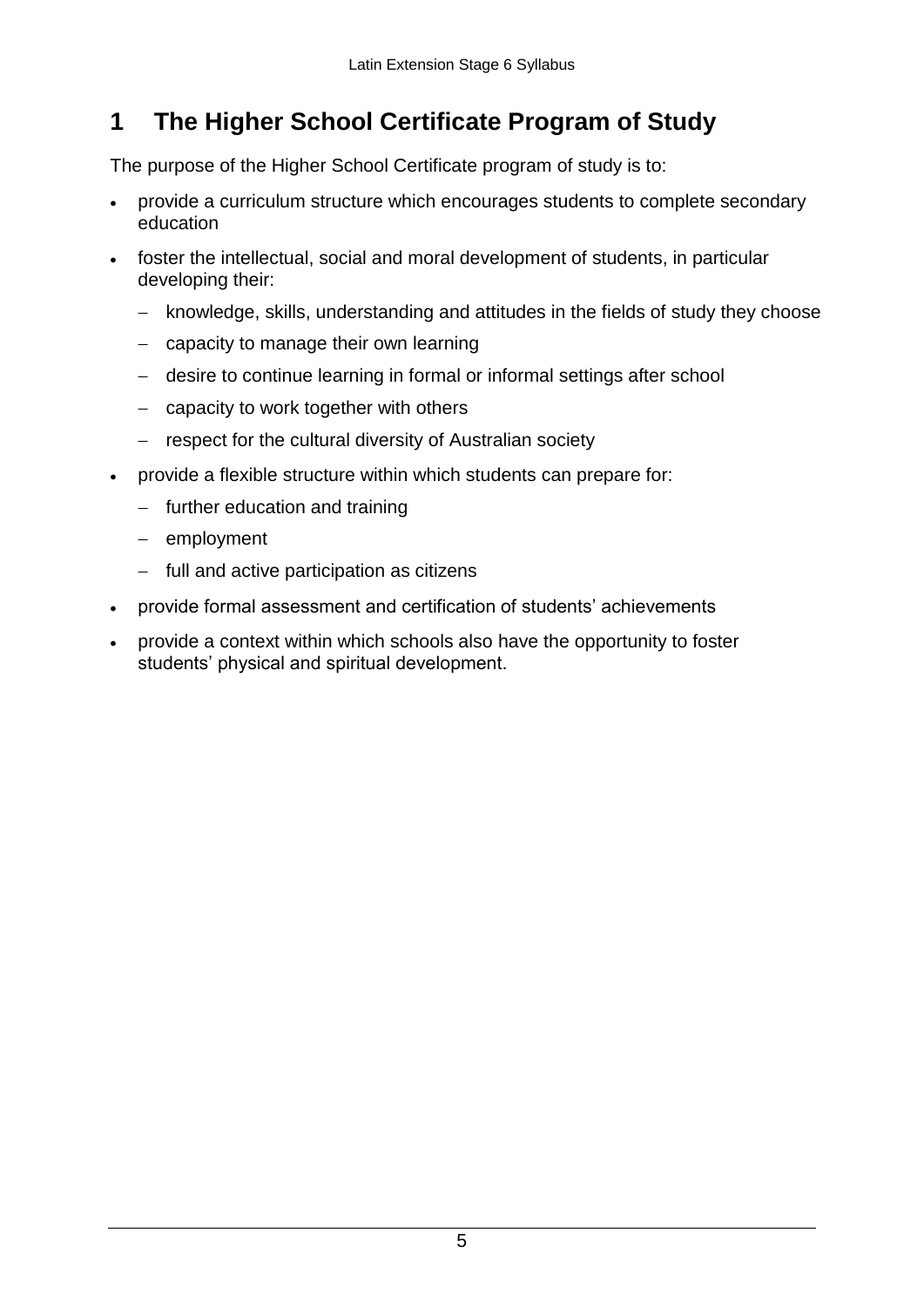#### <span id="page-5-0"></span>**2 Rationale for Latin Extension in the Stage 6 Curriculum**

 The Latin Extension course aims to build on the knowledge and skills acquired in the Continuers course in Latin.

 Whereas the study of Latin at Continuers level develops a variety of skills, and the opportunity for a wider exploration of Latin literature, with a greater emphasis on the analysis and appreciation of Latin text. enhances the understanding of culture and language, the Extension course provides

 The development of enhanced analytical skills is essential in the further study of a classical language and its literature. In addition, such enhanced analytical skills are relevant to the study of other languages and literature, society and culture, history, political science, law, economics and communications, and to those areas of the world of work that involve the reading and writing of documents.

 The Extension course leads students into an area of classical literature that is not explored in the Continuers course. In the study of Latin, students are introduced to genres such as lyric, satire, elegy and philosophy. The reading of more sophisticated Latin literature and its analysis in greater depth enable students to extend their linguistic skills in order to approach further readings of Latin literature independently. The linguistic training gained through the study of Latin involves the processes of analysis and synthesis, contributes to the clarity and precision of language use, and encourages in students the development of accuracy, thoroughness and sensitivity.

The study of Latin literature is a continuous intellectual process through which students acquire a variety of learning strategies that are transferable across the curriculum. The intellectual process encourages the development of independence, imagination, lateral thinking, logic, communication and problem-solving skills, all of which are valued by employers in all areas of work.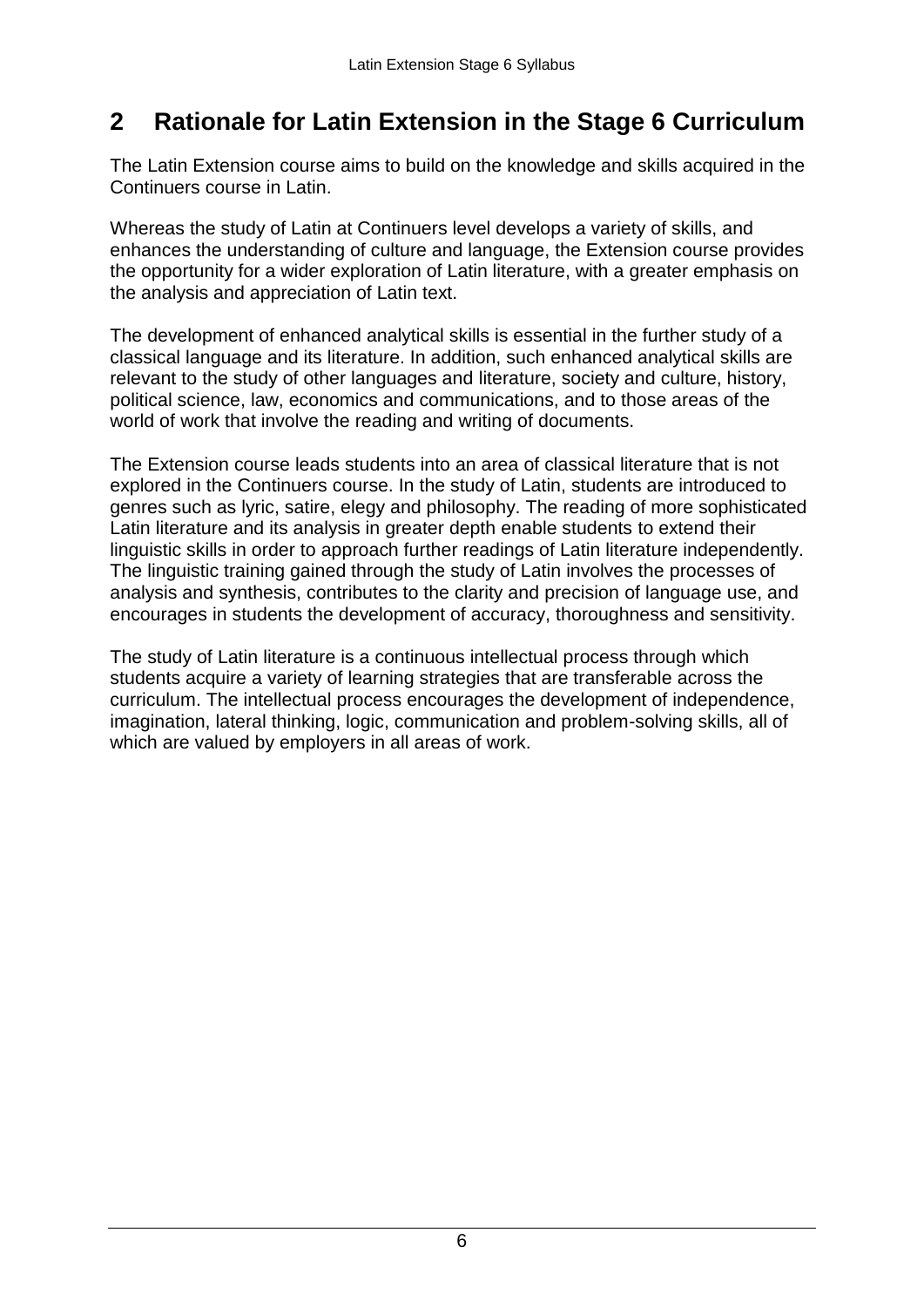#### <span id="page-6-0"></span>**3 Continuum of Learning for Latin Stage 6 Students**

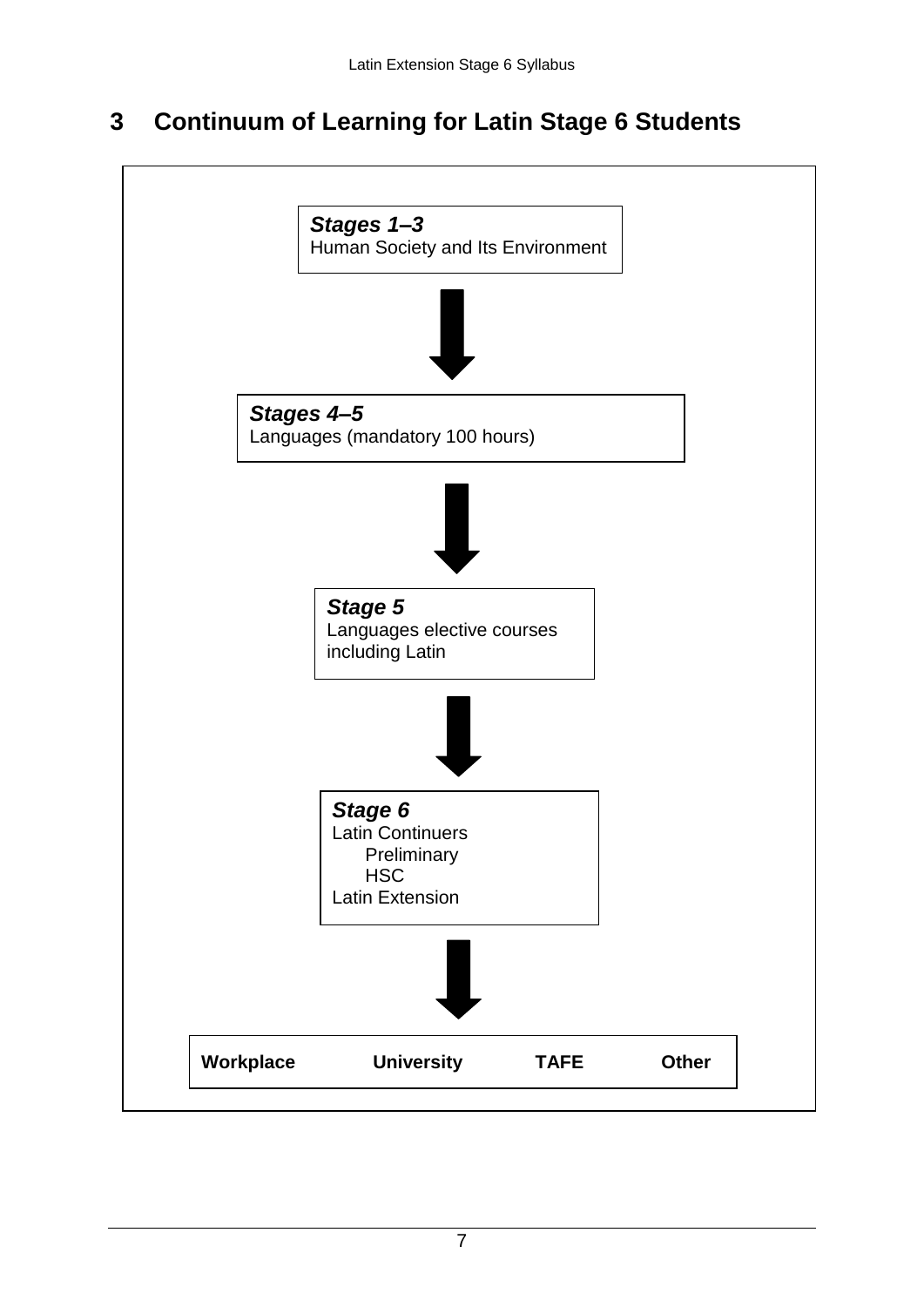language or languages from Early Stage 1 through to Stage 6. The New South Wales curriculum provides opportunities for students to study a

In the K–6 (Stages 1–3) Human Society and Its Environment key learning area, students develop an awareness of languages and may learn about the world through the study of a language, such as Latin.

In Years 7–10, a language is a mandatory component of the Record of School Achievement, with students being required to complete 100 hours of language study. Elective study in Stages 4–5 in Latin builds upon the mandatory study.

 Latin Continuers course. Stage 6 offers students the opportunity to continue the study of Latin at Continuers level with the option of an Extension course. The Extension course builds upon the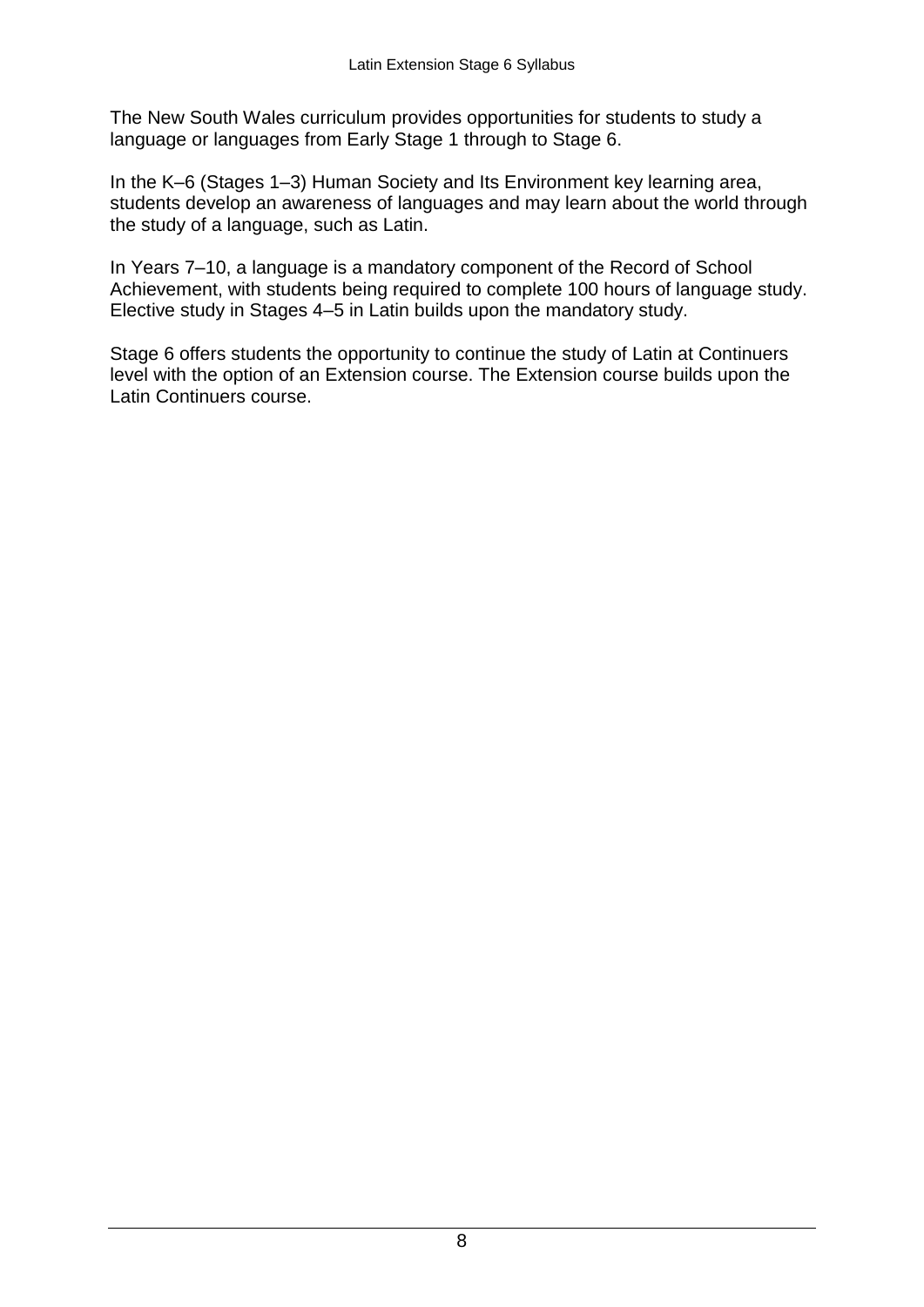## <span id="page-8-0"></span>**4 Aim**

 classical literature, to develop students' linguistic competence, to extend their analytical skills and to refine their ability to respond critically to literature. The aim of this syllabus is to increase students' enjoyment and knowledge of

## **5 Objectives**

Students will achieve the following objectives:

- Objective 1 read and demonstrate understanding of original Latin texts
- Objective 2 demonstrate understanding of the historical, social and literary context in which the prescribed Latin text was written
- Objective 3 analyse, comprehend and translate text using linguistic skills.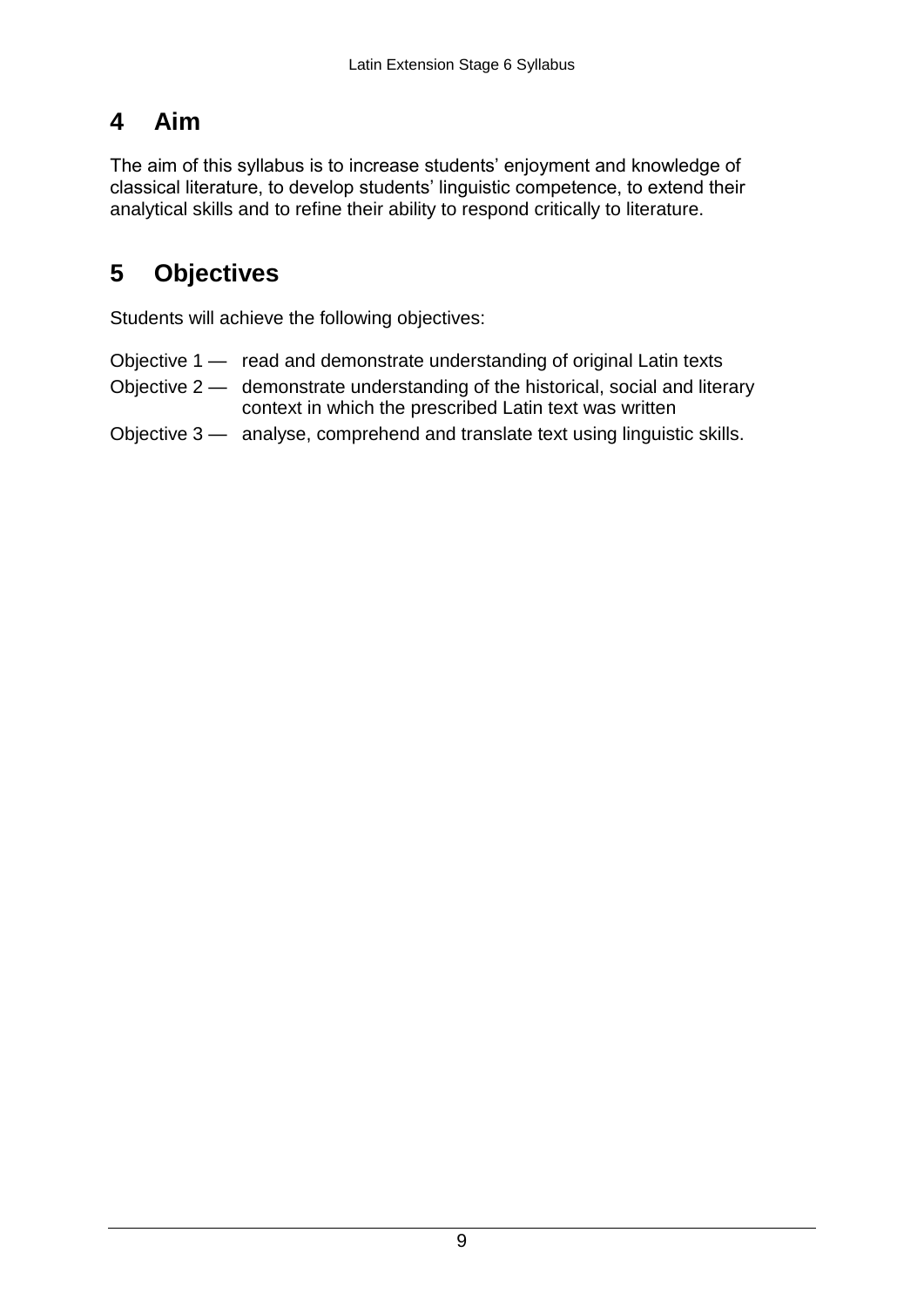#### **6 Course Structure**

The structure for Latin Extension will be:

### **Latin Extension Course (60 indicative hours)**

 and understanding of Latin of a particular period and genre, and develop appreciation of the linguistic, literary and cultural features of Through the study of text in the original Latin, students develop skills in translating and analysing text. Students will develop knowledge the text.

### **Prescribed text**

Text will be read for intensive study in Latin and may also include further study of the text in translation. This will involve:

- demonstrating comprehension of extracts
- evaluating text in its context
- evaluating text as a work of literature.

### **Non-prescribed text**

Study of non-prescribed text will involve either:

 analysis, comprehension and translation of extracts of the same genre to those prescribed

and/or

• translation into Latin prose of an English passage similar in content to the prescribed text.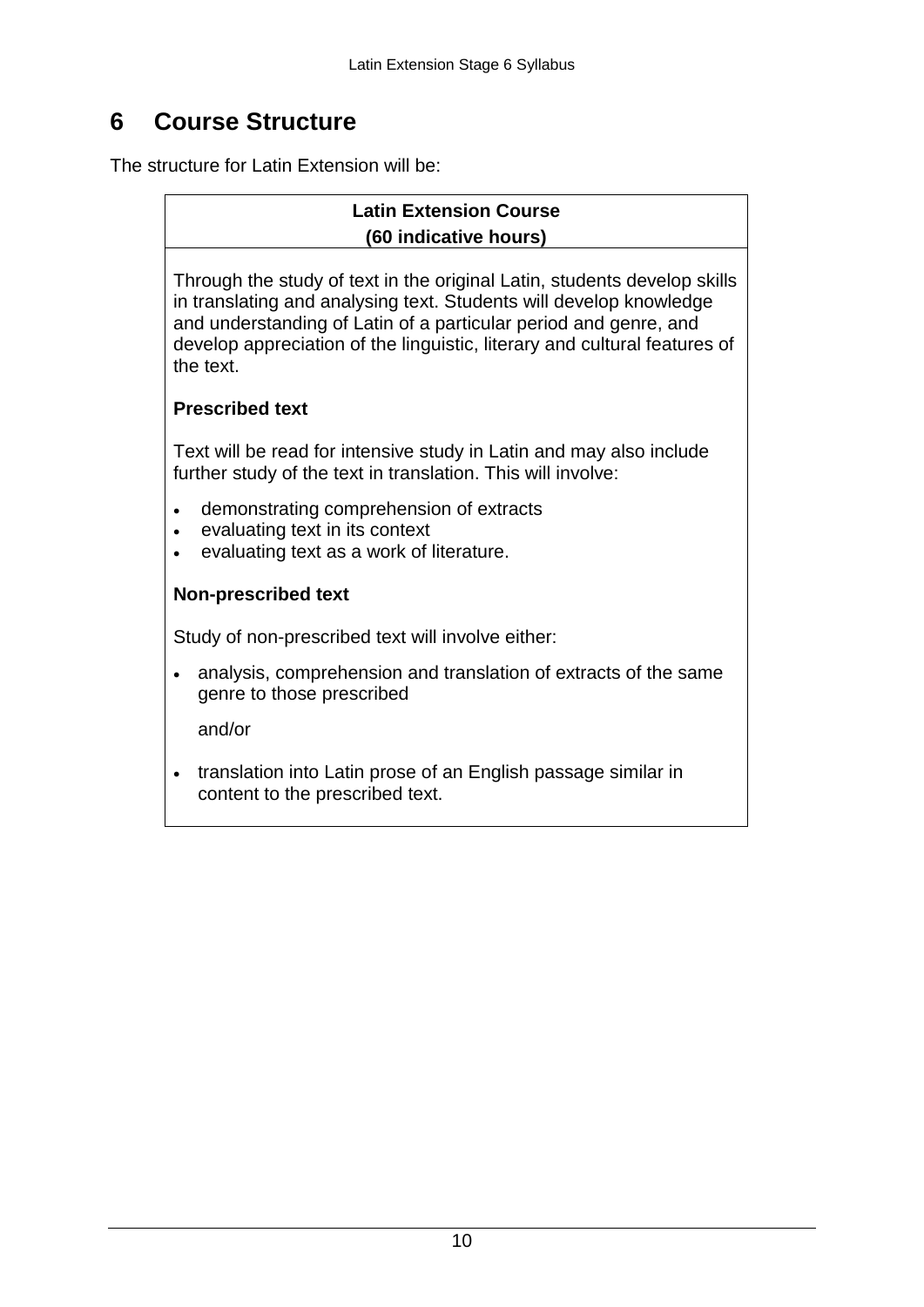#### **7 Objectives and Outcomes**

 The outcomes for the Latin Extension course, given below, build on the outcomes for the Latin Continuers course. It is implicit in the outcomes of the Latin Extension course that the students have achieved the outcomes of the Preliminary Latin Continuers course.

## **7.1 Table of Objectives and Outcomes**

| <b>Objectives</b> |                                                                                                                       | <b>Outcomes</b>                                                                                                                      |  |
|-------------------|-----------------------------------------------------------------------------------------------------------------------|--------------------------------------------------------------------------------------------------------------------------------------|--|
| The student will: |                                                                                                                       | The student:                                                                                                                         |  |
| 1                 | read and demonstrate understanding<br>of original Latin texts                                                         | 1.1 infers meaning of unfamiliar words<br>or phrases from common patterns of<br>word formation and from context                      |  |
|                   |                                                                                                                       | 1.2 demonstrates understanding of the<br>content of Latin texts                                                                      |  |
|                   |                                                                                                                       | 1.3 demonstrates understanding of the<br>linguistic features of Latin texts                                                          |  |
| $\overline{2}$    | demonstrate understanding of the<br>historical, social and literary context<br>in which the prescribed Latin text was | 2.1 evaluates the ideas, values,<br>attitudes and arguments presented<br>in the prescribed text                                      |  |
|                   | written                                                                                                               | 2.2 identifies and evaluates the structure<br>of the prescribed text                                                                 |  |
|                   |                                                                                                                       | 2.3 identifies and evaluates the literary<br>features of the prescribed text                                                         |  |
|                   |                                                                                                                       | 2.4 discusses significant cultural and<br>historical issues presented in the<br>text                                                 |  |
|                   |                                                                                                                       | 2.5 discusses the relationship between<br>the prescribed extract and the text<br>as a whole                                          |  |
| 3                 | analyse, comprehend and translate<br>text using linguistic skills                                                     | 3.1 analyses, comprehends and<br>translates text not previously<br>studied, using vocabulary and style<br>appropriate to the context |  |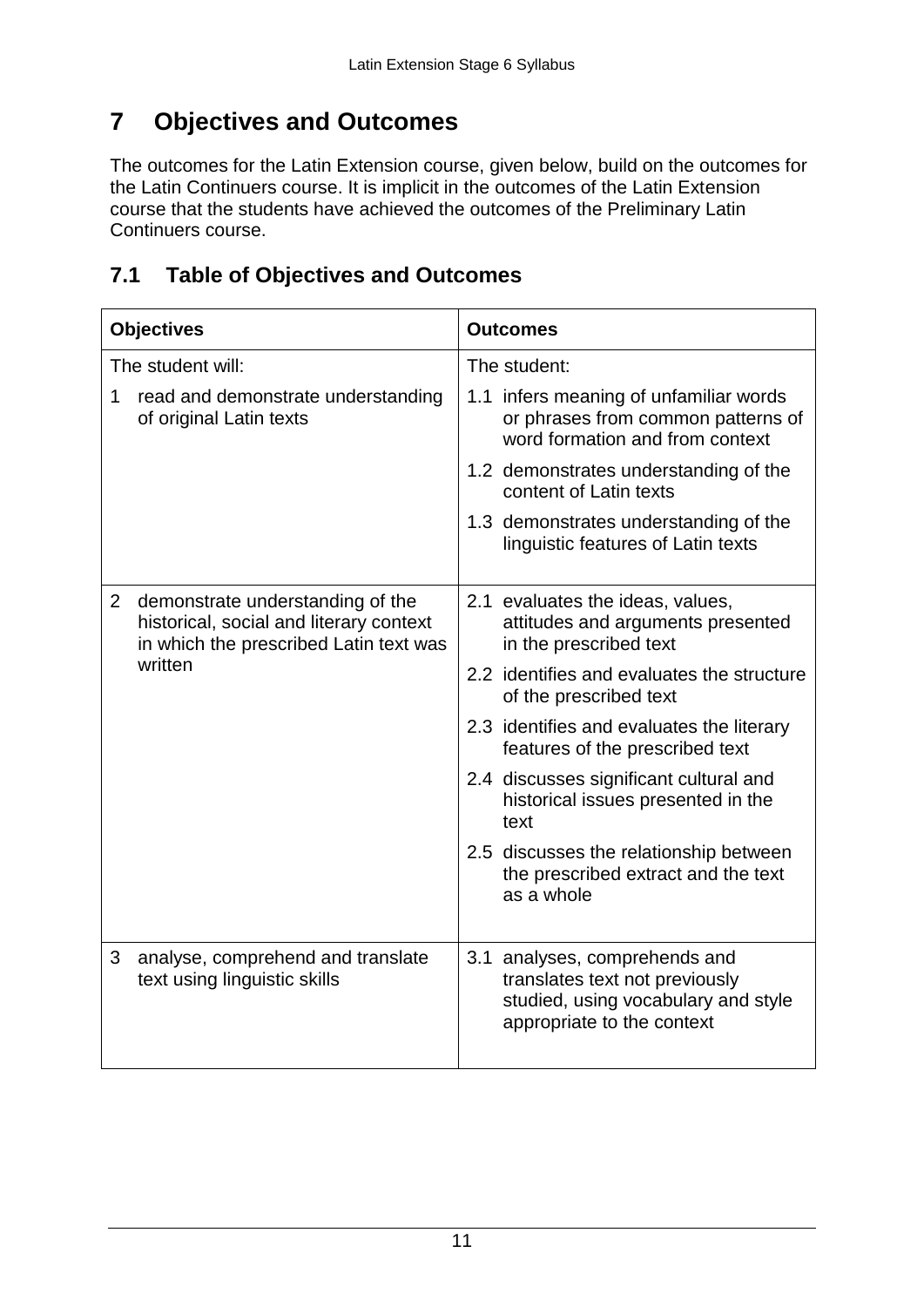#### **8 Content**

 selected as representative of a major genre of Latin literature not studied in the the texts prescribed. Prescribed texts provide the focus of the Extension course. The texts have been Continuers course. Students will observe the characteristics of a genre exemplified in

 approximately 2500 words of prose. Texts by two or three authors exemplifying the specified genre will be prescribed for study. The length of the prescribed texts will be approximately 380 lines of verse, or

Texts by more than one author are prescribed to enable students to observe common characteristics of the genre, and to compare the different styles and approaches of the authors.

 cultural and historical allusions, ideas, attitudes and assumptions found in the text. Students will translate, analyse and evaluate the texts with respect to linguistic, stylistic and structural features. They will also study the context, the themes, and the

Students will also translate and analyse independently a number of extracts of nonprescribed text chosen from the same genre as that prescribed.

The genres of Latin literature to be studied are lyric, satire, elegy and historiography.

## **8.1 Canon**

| Lyric<br>Horace       | Odes I.5, I.9, I.11, I.21, I.22, II.6, II.14, III.8, III.9, III.13,<br>III.26, III.30, IV.7 |
|-----------------------|---------------------------------------------------------------------------------------------|
| Catullus              | Poems 1, 5, 11, 13, 30, 34, 45, 51                                                          |
| <b>Satire</b>         |                                                                                             |
| Juvenal               | Satire 3                                                                                    |
| Horace                | Satire I.9                                                                                  |
|                       |                                                                                             |
| <b>Elegy</b>          |                                                                                             |
| Ovid                  | Amores I.2, I.3, I.7, I.9, I.13, I.15                                                       |
| Propertius            | Poem 3.2                                                                                    |
| Catullus              | Poems 72, 76, 85, 87, 107                                                                   |
|                       |                                                                                             |
| <b>Historiography</b> |                                                                                             |
| Livy                  | Ab Urbe Condita 5.47-51                                                                     |
| <b>Tacitus</b>        | Agricola 30-32, 43-46                                                                       |
|                       |                                                                                             |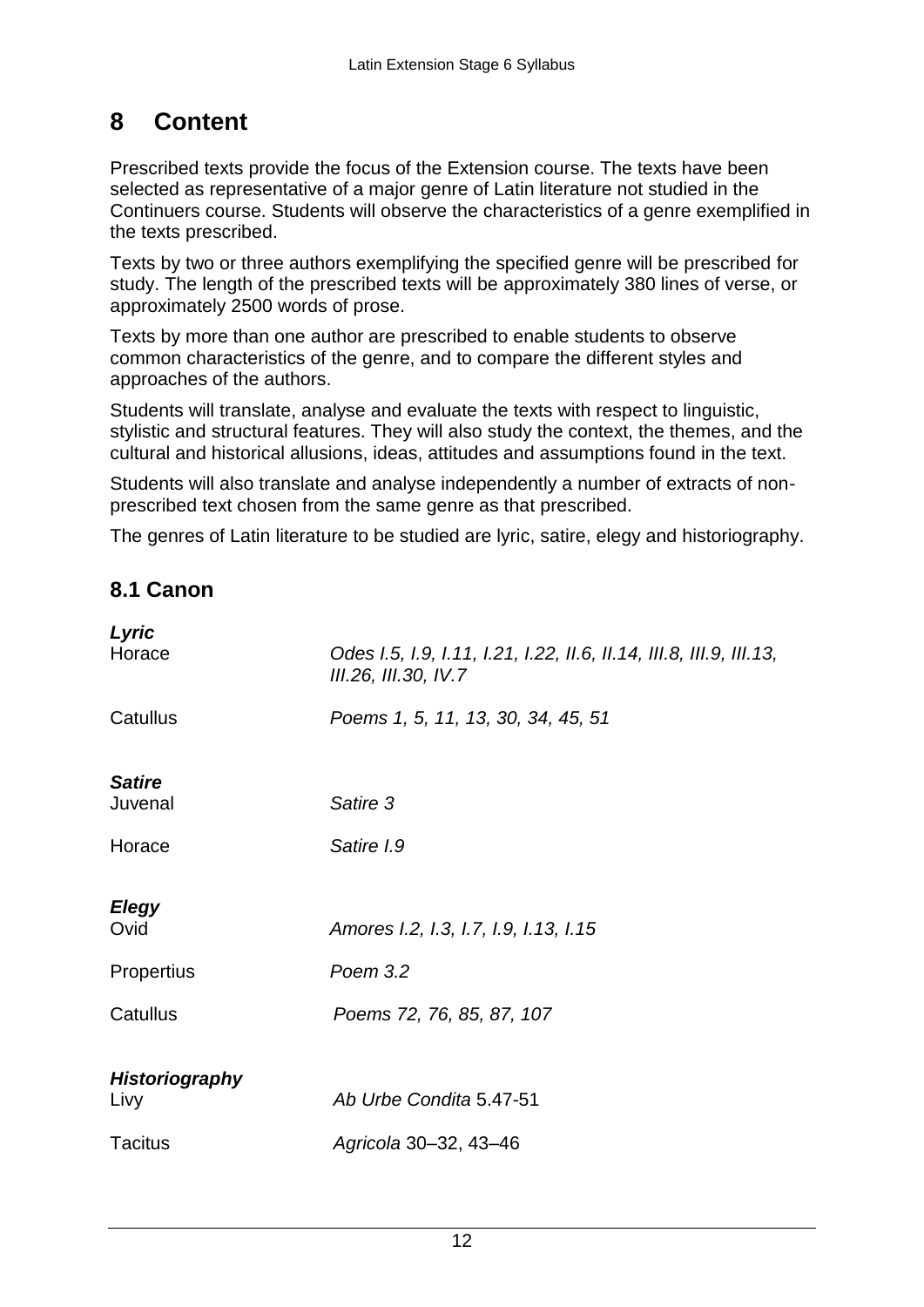#### <span id="page-12-0"></span> **8.2 Rotation of Texts**

Each text will be prescribed for three consecutive years. The change of verse and prose texts will not occur in the same year. Information about the current prescriptions is available at the BOSTES website at [http://www.boardofstudies.nsw.edu.au/syllabus\\_hsc/latin-extension.html](http://www.boardofstudies.nsw.edu.au/syllabus_hsc/latin-extension.html)

## **8.3 Vocabulary**

 be familiar with the vocabulary used in the prescribed text. The vocabulary in the Continuers course is assumed knowledge. There is no prescribed vocabulary list for the Extension course. It is expected that students will

### **8.4 Dictionaries**

 Students should be encouraged to use dictionaries in class and for private preparation. Dictionary use is permitted in the external examination.

 Suitable editions are listed in the Continuers Resources on the BOSTES website (http://www.boardofstudies.nsw.edu.au).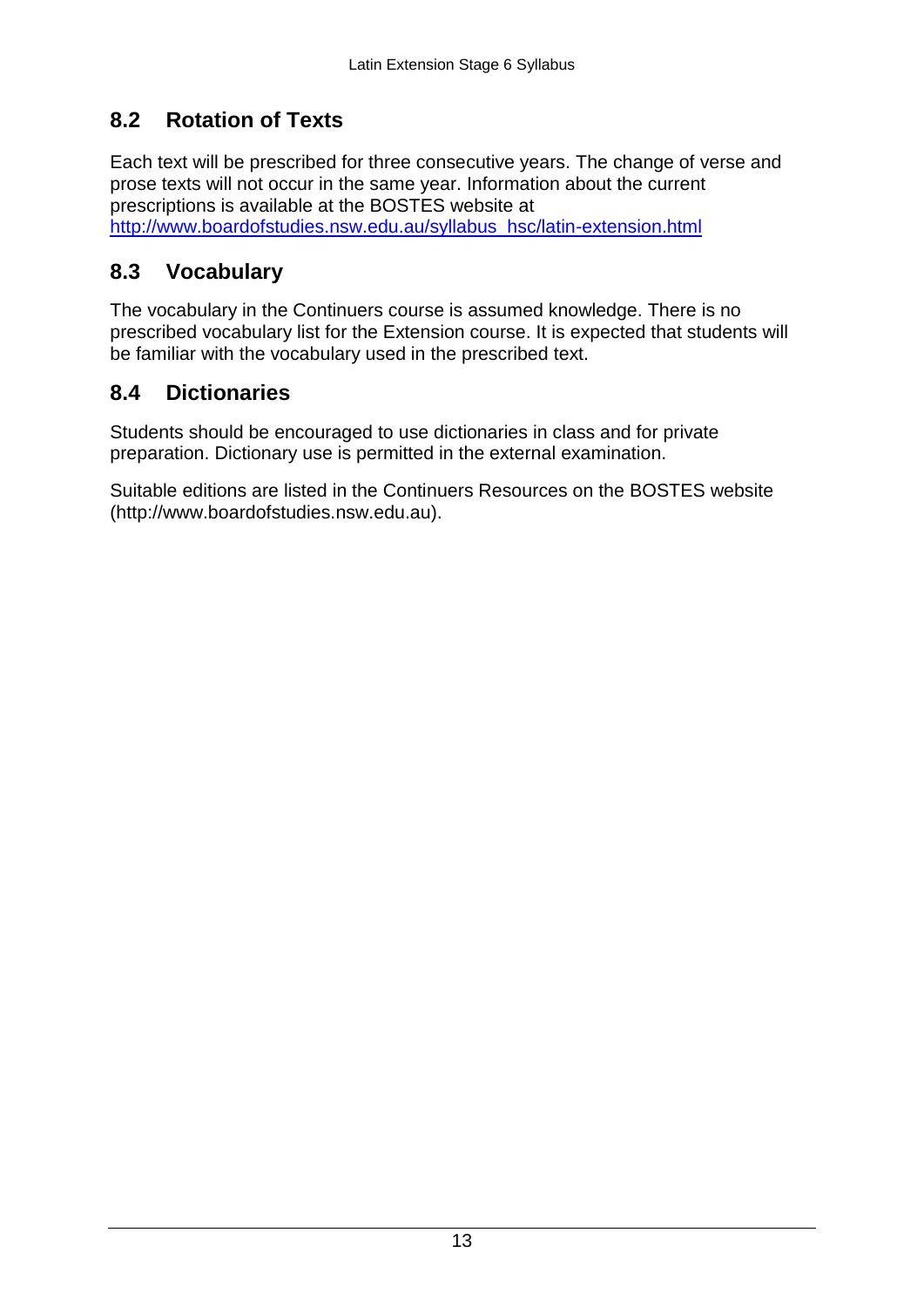## <span id="page-13-0"></span>**8.5 Grammar**

Students are expected to be familiar with the extensive range of grammatical features used in the prescribed texts.

 For prose composition, students should be able to use the grammatical features specified in the *Latin Continuers Stage 6 Syllabus*. Students will be expected to demonstrate a knowledge and appreciation of Latin word order, sentence connection, sentence structure, syntax and vocabulary in rendering an English passage into Latin.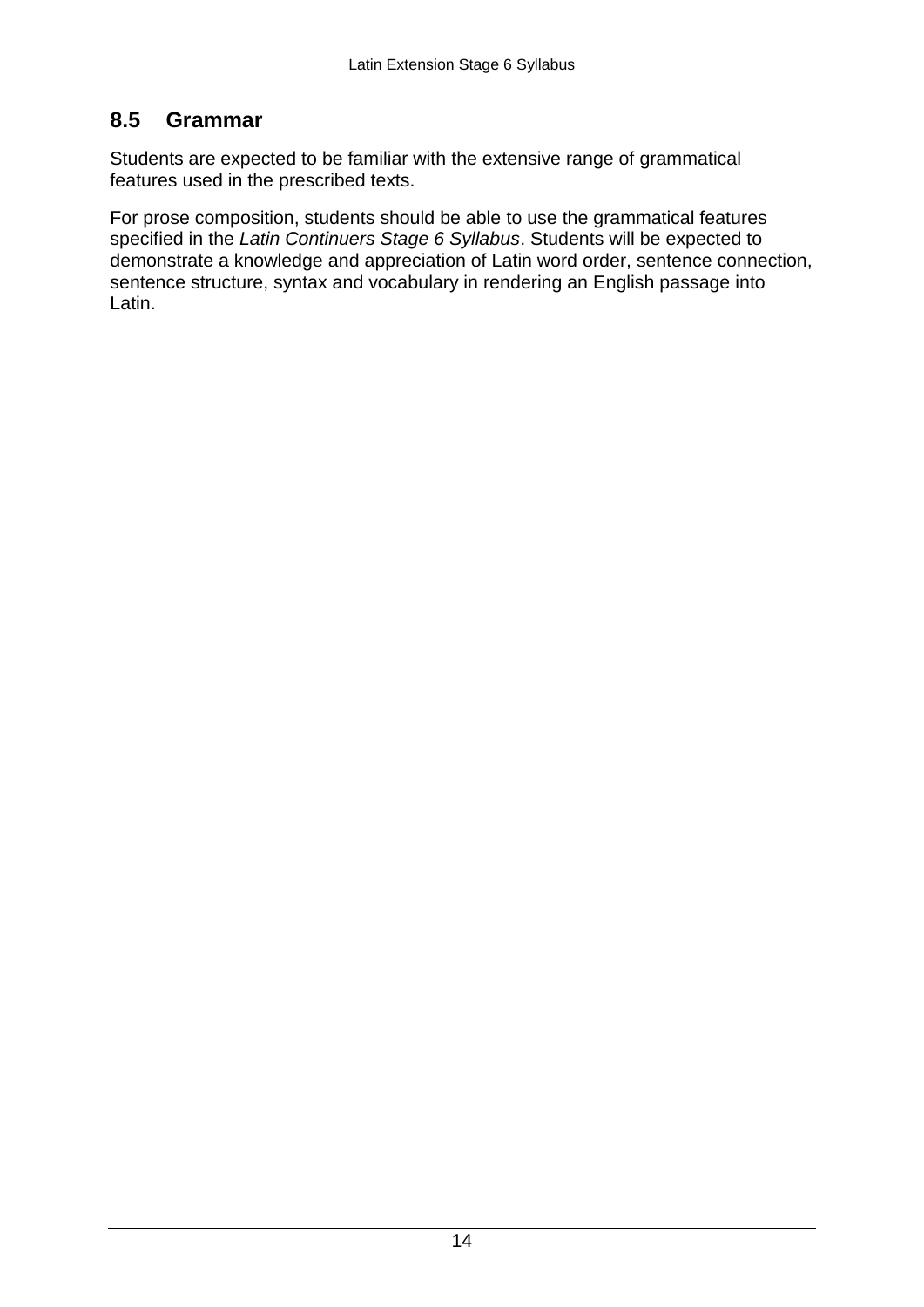#### <span id="page-14-0"></span>**9 Course Requirements**

For the Extension course:

- the Preliminary course is a prerequisite
- the Continuers course is a co-requisite
- 60 indicative hours are required to complete the course.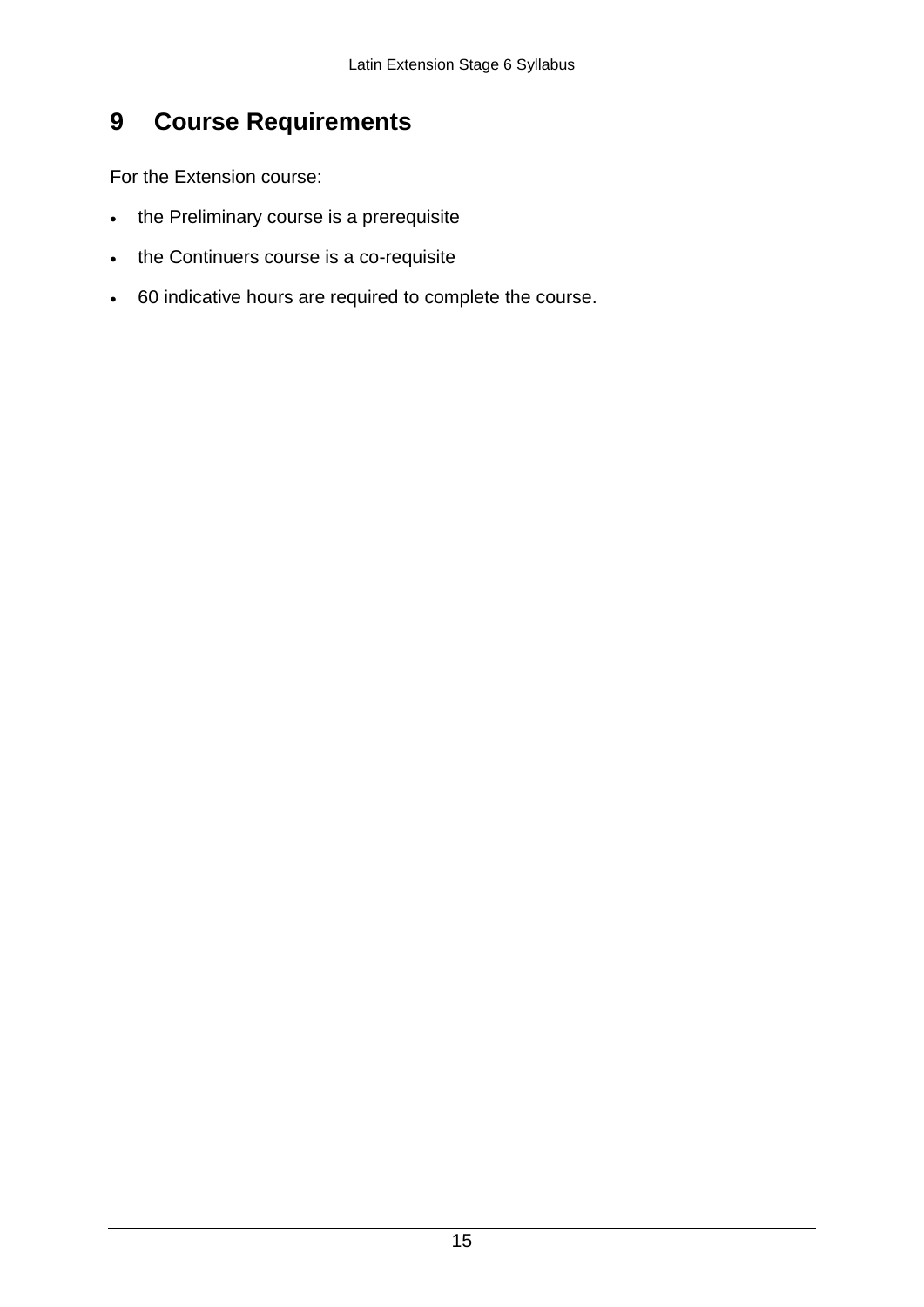## <span id="page-15-0"></span>**10 Post-school Opportunities**

The study of Latin provides students with knowledge, understanding and skills that form a valuable foundation for a range of courses at university and other tertiary institutions.

In addition, the study of Latin assists students to prepare for employment, and full and active participation as citizens.